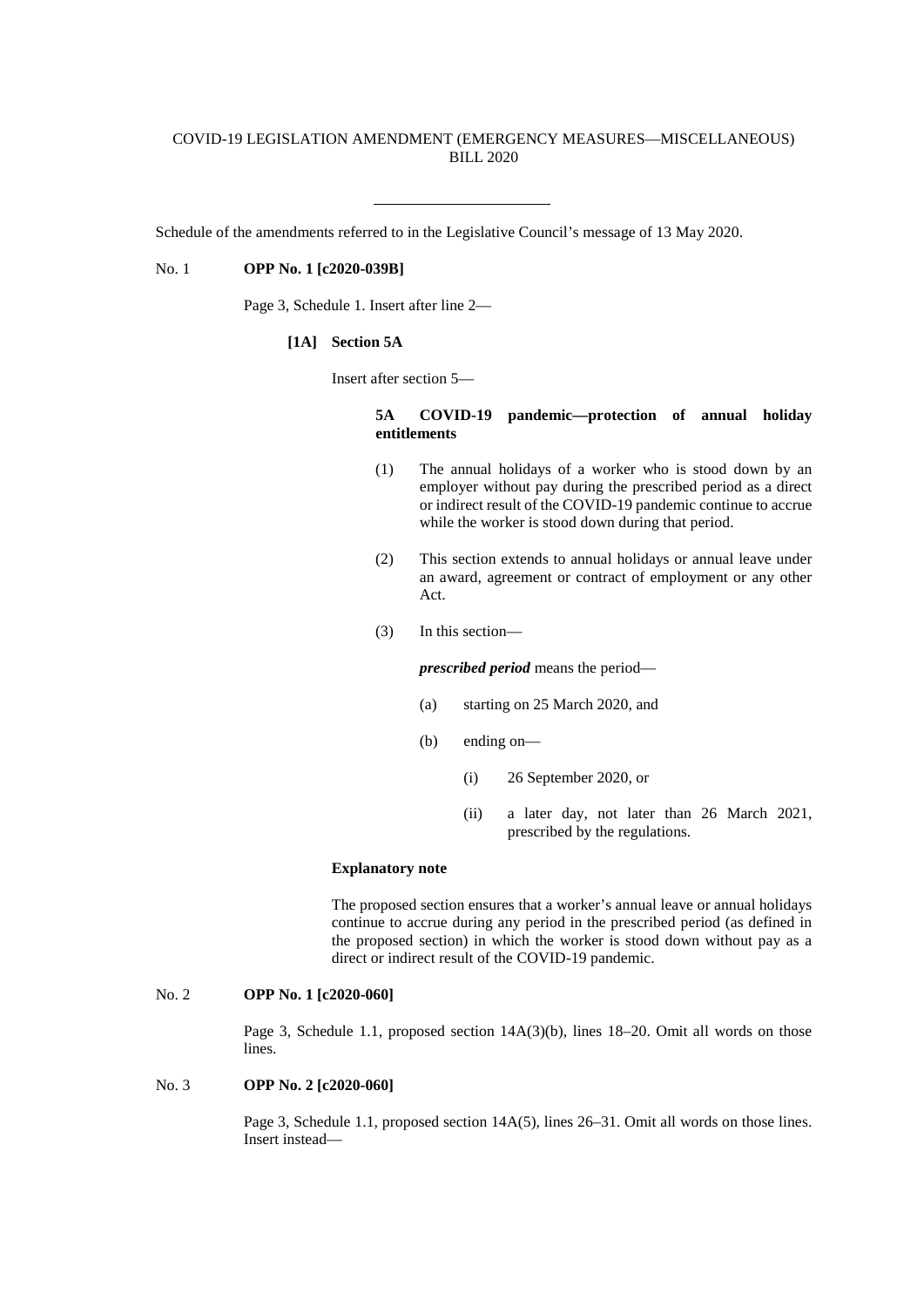(5) An employer and worker may agree on a worker taking a specified period of annual holiday at double pay only if, after taking the holiday, the worker will have an accrued annual holiday entitlement of not less than 4 weeks.

# No. 4 **OPP No. 1 [c2020-035C]**

Page 14, Schedule 1.11[1], line 16. Omit "7 years". Insert instead "5 years".

# No. 5 **OPP No. 2 [c2020-035C]**

Page 15, Schedule 1.11<sup>[2]</sup>, line 3. Omit "7 years". Insert instead "5 years".

#### No. 6 **GOVT No. 1 [c2020-062]**

Pages 15 and 16, Schedule 1.11[6], line 34 on page 15 to line 2 on page 16. Omit all words on those lines. Insert instead—

#### **[6] Section 7.17 Directions by Minister**

Insert at the end of section  $7.17(1)(f)$ —

, and

- (g) how money paid under this Division for different purposes in accordance with the conditions of development consents is to be pooled and applied progressively for those purposes, and
- (h) the time at which a monetary contribution or levy is to be paid.
- (1A) A direction under subsection (1)(h) may be given only during the prescribed period within the meaning of section 10.17.
- (1B) A provision of a development consent granted before and inconsistent with a direction under subsection  $(1)(h)$  is taken to be modified so as to be consistent with the direction, but only for a contribution or levy (or a component of a contribution or levy) that has not been paid before the direction is given.

### No. 7 **OPP No. 1 [c2020-037D]**

Page 20, Schedule 1.16. Insert after line 1—

#### **413 COVID-19 pandemic—deferral of elections**

Despite section 412 but without limiting the operation of that section, the Industrial Registrar may, on application by a State organisation, defer an election for an office of the organisation for a period of up to 12 months if the Electoral Commission is unable to conduct the election because of the COVID-19 pandemic.

# No. 8 **SFF No. 1 [c2020-054]**

Page 21, line 16, "election.". Omit those words. Insert instead—

election, or

(c) a period under the *Biodiversity Conservation Act 2016.*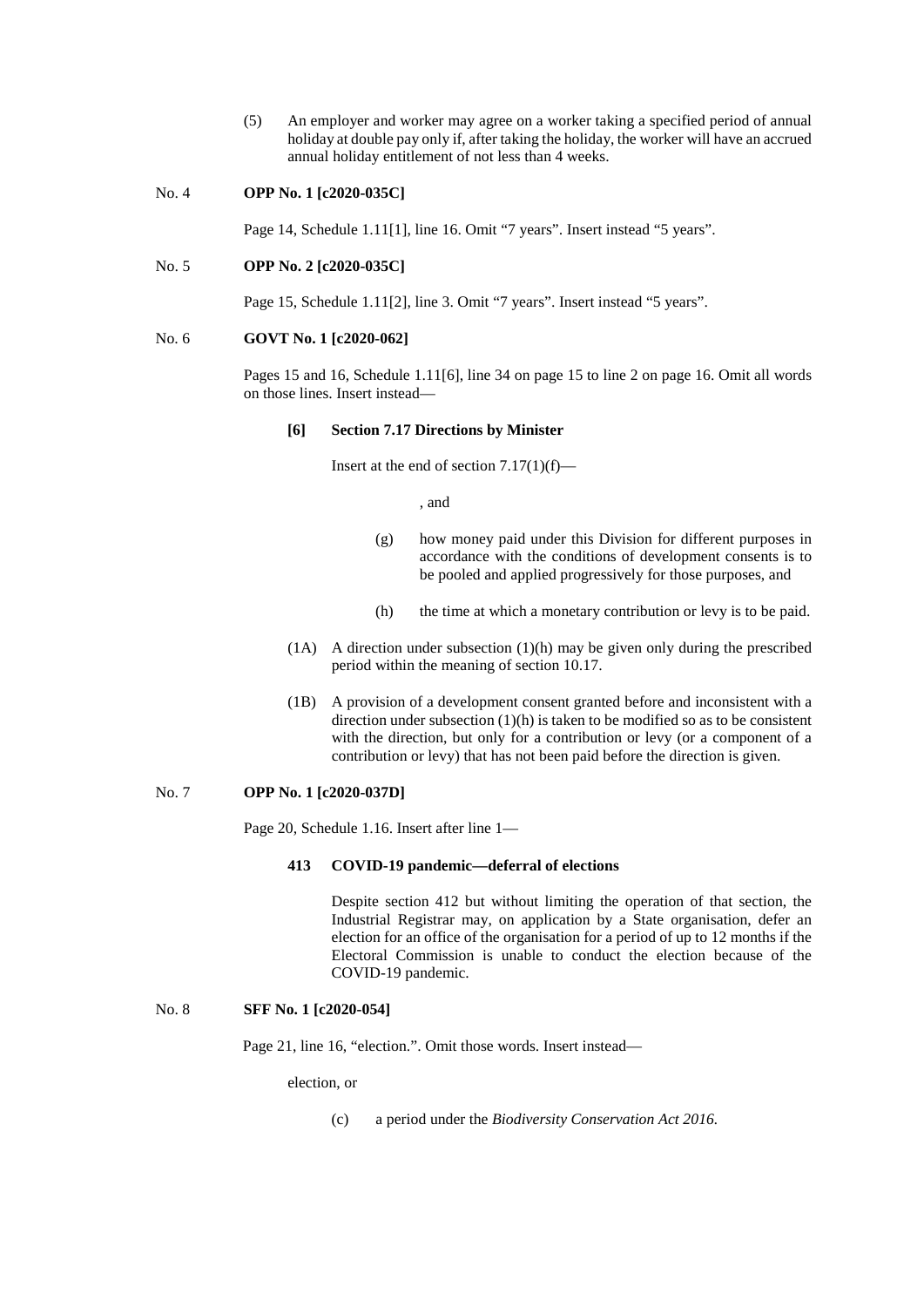#### No. 9 **GRNS No. 1 [c2020-049A]**

Page 24, Schedule 1.19[1], lines 13 and 14. Omit all words on those lines.

# No. 10 **GRNS No. 2 [c2020-049A]**

Page 24, Schedule 1.19[4], lines 28 and 29. Omit all words on those lines.

# No. 11 **GRNS No. 3 [c2020-049A]**

Page 25, Schedule 1.19[8], proposed section 747AC, lines 17–26. Omit all words on those lines.

## No. 12 **GRNS No. 4 [c2020-049A]**

Page 25, Schedule 1.19[8], proposed section 747AD, lines 27–33. Omit all words on those lines.

# No. 13 **OPP No. 1 [c2020-042C]**

Page 28, Schedule 1.24. Insert after line 43—

# **[1] Section 232**

Insert after section 231—

## **232 Use of Property Services Compensation Fund to assist residential landlords and tenants suffering hardship**

- (1) Parliament recommends that this Act be amended to allow the Secretary to establish a scheme to provide financial assistance from money held in the Property Services Compensation Fund to landlords who are suffering financial hardship caused directly or indirectly by the COVID-19 pandemic, being a scheme that provides for the following—
	- (a) the landlord demonstrating that a tenant—
		- (i) has suffered a loss of income of 25% or more, and
		- (ii) has less than \$5,000 in savings, and
		- (iii) is paying more that 30% of the tenant's income in rent to the landlord,
	- (b) a maximum payment of \$2,500 per landlord per tenancy is available to a landlord,
	- (c) the landlord being required to reduce the tenant's rent by the amount of any payment under the scheme.
- (2) Terms used in this section that are not defined in this Act have the same meanings as they have in the *Residential Tenancies Act 2010*.

#### No. 14 **OPP No. 1 [c2020-055]**

Page 33, Schedule 1.28, lines 7–9. Omit all the words on those lines. Insert instead—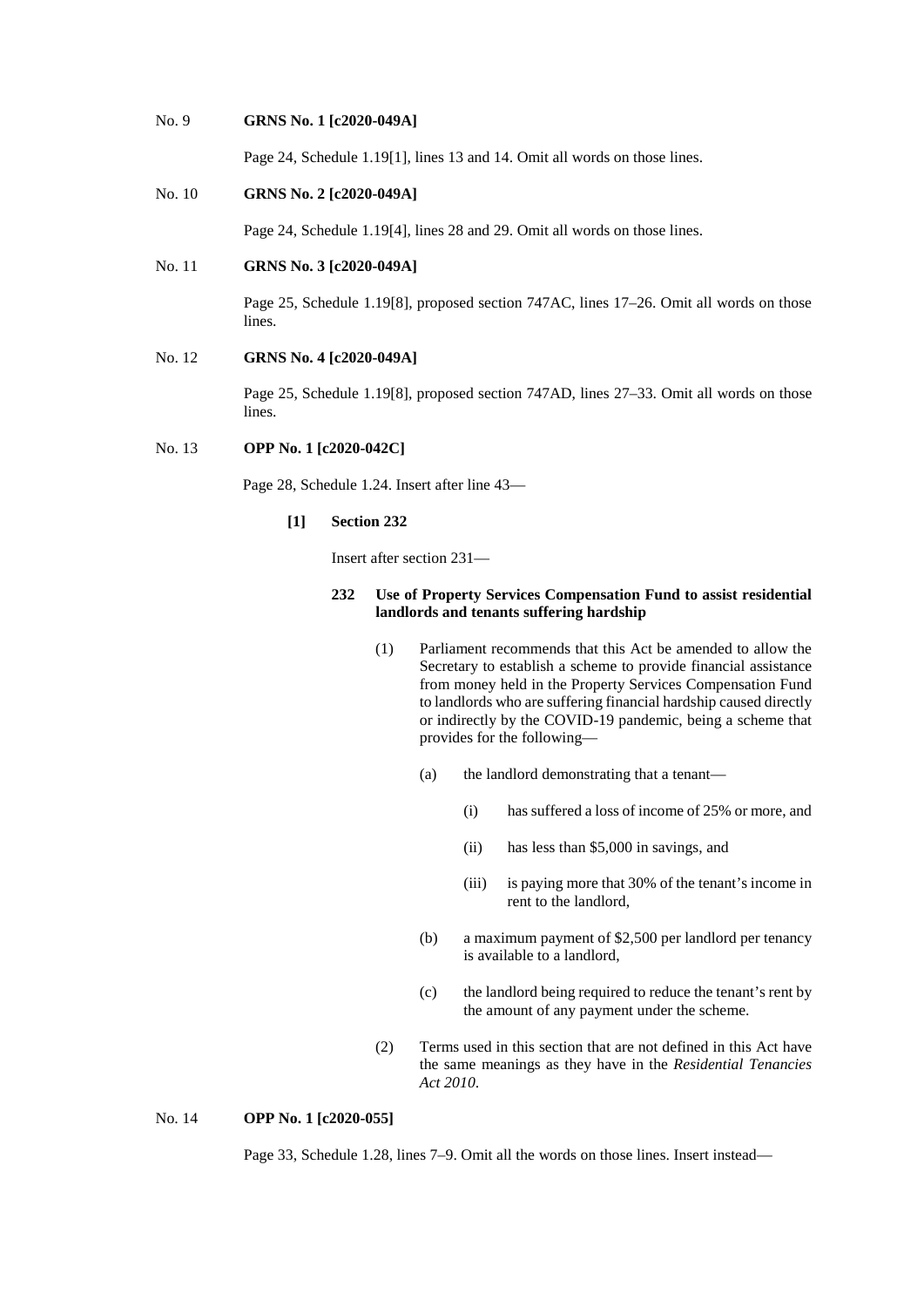(5) If the Tribunal makes the termination order, the Tribunal may also order the impacted tenant pay compensation to the landlord of an amount of not more than 2 weeks rent.

## No. 15 **PHON No. 10 [sheet 23]**

Schedule 1.32, lines 35-43 on page 36 and lines 1-12 on page 37. Omit all words on those lines.

#### No. 16 **GRNS No. 1 [c2020-031B as amended]**

Page 38, Schedule 1. Insert after line 43—

#### **1.35 Workers Compensation Act 1987 No 70**

#### **[1] Section 19B**

Insert after section 19A—

## **19B Presumptions relating to certain employment in relation to COVID-19**

- (1) If a worker, during a time when the worker is engaged in prescribed employment, contracts the disease COVID-19 (also known as Novel Coronavirus 2019), then for the purposes of this Act, it is presumed (unless the contrary is established)—
	- (a) that the disease was contracted by the worker in the course of the employment, and
	- (b) the employment—
		- (i) in the case of a person to whom clause 25 of Part 19H of Schedule 6 applies—was a substantial contributing factor to contracting the disease, or
		- (ii) in any other case—was the main contributing factor to contracting the disease.
- (2) A worker is taken to have contracted COVID-19 for the purposes of this Act if the result of a medical test—
	- (a) that complies with requirements prescribed by the regulations in relation to the disease, and
	- (b) that was carried out for the purpose of determining if the worker has contracted the disease, is a result prescribed by the regulations in respect of the disease.
- (3) A worker is taken to have contracted COVID-19 for the purposes of this Act if the worker is classified by a medical practitioner as having COVID-19, having satisfied the epidemiological or clinical criteria (or both) prescribed by the regulations for the purpose of making that classification.
- (4) For the purposes of this Act, the date of the injury in relation to COVID-19 is the date of whichever of the following occurs first—
	- (a) the worker is diagnosed by a medical practitioner as having COVID-19 following a prescribed test result, as referred to in subsection (2),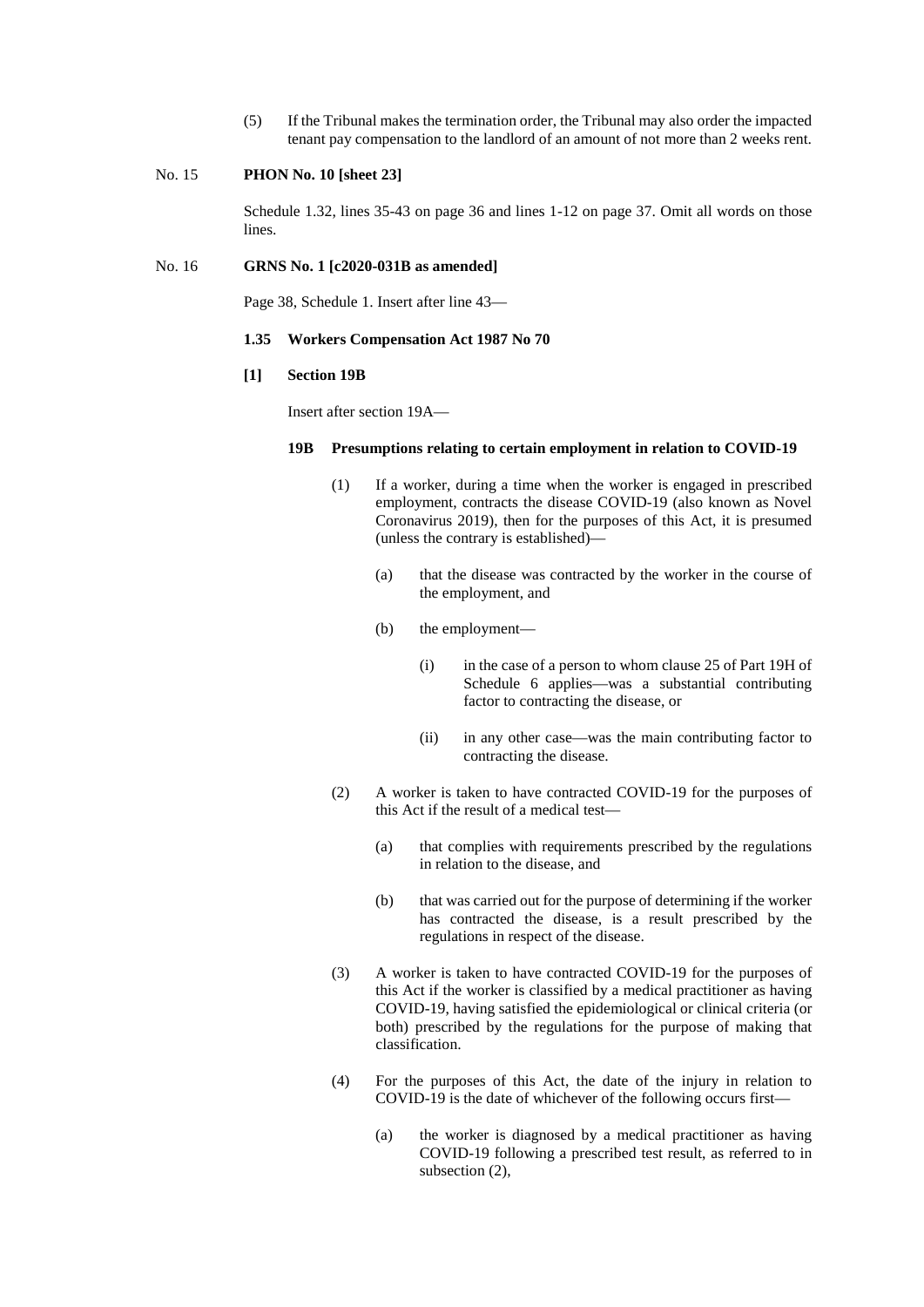- (b) the worker is classified by a medical practitioner as having COVID-19, as referred to in subsection (3),
- (c) the worker dies as a result of COVID-19.
- (5) For the purposes of this Act, it is presumed (unless the contrary is established) that a worker the subject of a presumption under subsection (1)is incapable of work as a result of COVID-19 for the period starting on the date of the injury and ending (unless sooner ended by the death of the worker)—
	- (a) on a date established in accordance with the regulations, or
	- (b) if no regulations are made under paragraph (a)—on a date that is 7 days after the date on which a medical practitioner certifies that the worker no longer has the disease.
- (6) This section applies to a casual worker in prescribed employment only if the worker has performed casual work in the employment on 1 or more of the 21 days preceding the date of the injury.
- (7) The regulations may make provision for or with respect to any matter relating to the application of this Act to or in respect of workers who have or are suspected of having COVID-19.
- (8) In particular, the regulations may make provision for or with respect to the following matters—
	- (a) the modification of the provisions of this Act in their application to or in respect of workers who have COVID-19,
	- (b) (without limitation) the application of the Act to workers who suffer permanent impairment as a result of COVID-19,
	- (c) the use of employers' claims histories relating to COVID-19 related claims in calculating premiums payable under the Act,
	- (d) the sharing of the financial risk arising out of COVID-19 between all insurers under the Act, including through the imposition and enforcement of risk equalisation arrangements for that purpose,
	- (e) (without limiting clause 1 of Part 20 of Schedule 6) transitional provisions for or with respect to claims relating to confirmed or cases of COVID-19 arising before the commencement of this section.
- (9) In this section—

*prescribed employment* means employment in any of the following—

- (a) the retail industry (other than businesses providing only on-line retail),
- (b) the health care sector, including ambulance officers and public health employees,
- (c) disability and aged care facilities,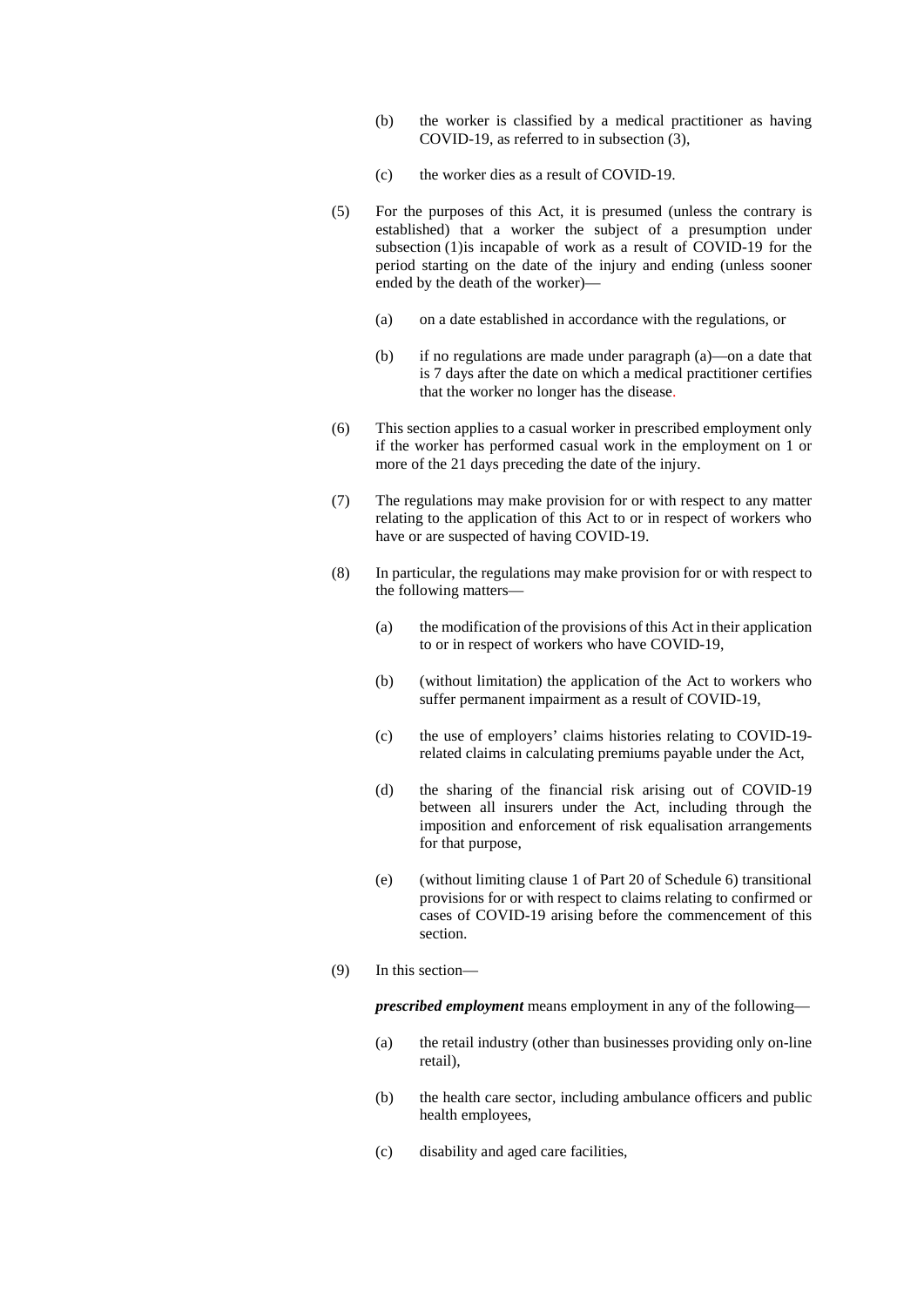- (d) educational institutions, including pre-schools, schools and tertiary institutions (other than establishments providing only on-line teaching services),
- (e) police and emergency services (including fire brigades and rural fire services),
- (f) refuges, halfway houses and homeless shelters,
- (g) passenger transport services,
- (h) libraries,
- (i) courts and tribunals,
- (j) correctional centres and detention centres,
- (k) restaurants, clubs and hotels,
- (l) the construction industry,
- (m) places of public entertainment or instruction (including cinemas, museums, galleries, cultural institutions and casinos),
- (n) the cleaning industry,
- (o) any other type of employment prescribed by the regulations for the purposes of this definition.

# **[2] Schedule 6 Savings, transitional and other provisions**

Insert before Part 20, with appropriate Part numbering—

# **Part Provisions consequent on enactment of COVID-19 Legislation Amendment (Emergency Measures—Miscellaneous) Act 2020**

# **1 Definition**

In this Part—

*amending Act* means the *COVID-19 Legislation Amendment (Emergency Measures—Miscellaneous) Act 2020.*

# **2 Application of amendments**

- (1) The amendments made to this Act by the amending Act extend to a worker who has confirmed COVID-19 before the commencement of the amending Act and, in that case, subclause (3) applies in substitution for section 19B(2) and (3) (as inserted by the amending Act) and references to those subsections in section 19B are taken to be modified accordingly.
- (2) Subclause (3) also applies in substitution for section 19B(2) and (3) (with necessary modifications to section 19B) until such time as regulations are made under those subsections.
- (3) For the purposes of this Act, a worker is taken to have contracted COVID-19 if the worker is determined to have the disease on the basis of medical opinion.